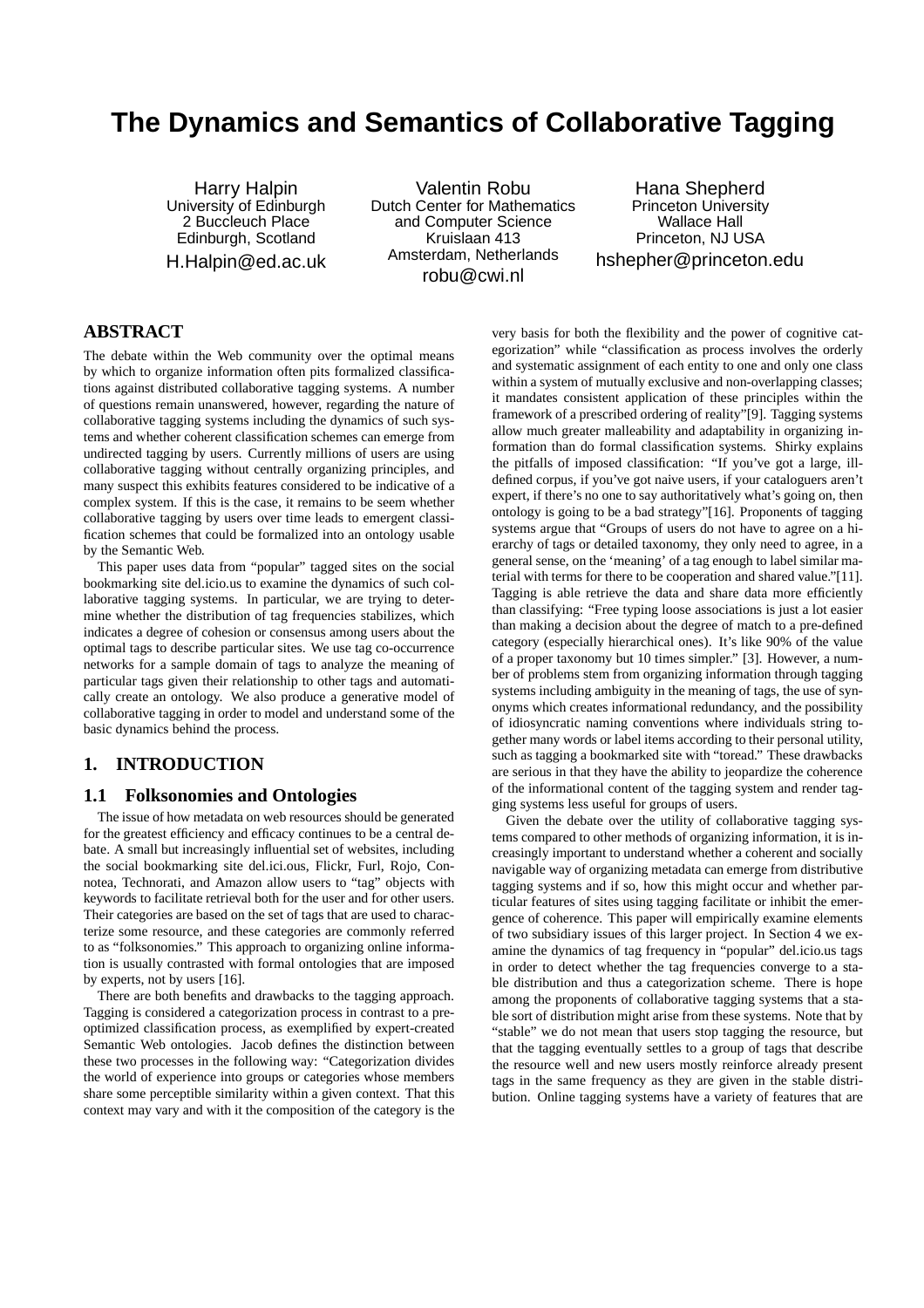often associated with complex systems such as a large number of users, a lack of central coordination, and non-linear dynamics and these sort of systems are known to produce a type of distribution known as a "power-law." In Section 5 we examine how the information content of particular tags in relation to one another might be used to extract a classification scheme (ontology) from a categorization scheme (folksonomy). We present in detail some empirical work on the the first topic, and then more hypothetical work on the second.

# **1.2 Dynamics of Tagging**

What are the underlying dynamics that could cause tagging to reach some point of stability such that the distribution of tags converge? Researchers have observed, some casually, some more rigorously, that the distribution of tags applied to particular URLs in tagging systems follows a power law distribution where there are a relatively small number of tags that are used with great frequency and a great number of tags that are used infrequently [11]. Work by Golder and Huberman using del.ici.ous data has noted a number of patterns in tagging dynamics. The majority of sites reach their peak popularity, the highest frequency of tagging in a given time period, within 10 days of being saved on del.icio.us (67% in the data set of Golder and Huberman) though some sites are "rediscovered" by users (about 17% in their data set), suggesting stability in most sites but some degree of "burstiness" in the dynamics [7]. Most importantly for this paper, Golder and Huberman find that the proportion of frequencies of tags within a given site stabilize over time; they find it occurs usually after around being bookmarked 100 times [7].

To make inferences about the existence of some sort of structure in the distribution of tag frequencies, we need to understand the information inherent in the tags based on calculating the frequencies with which particular tags co-occur with other tags. Again, a number of critical questions remain regarding the **informational value** of tags used. By "informational value" we mean whatever information is conveyed by the natural language term used in the tag and how this makes the tag useful or not. Since the "meaning" of tags is elusive, one way to model their informational value is to look at their co-occurrence with other tags, and to try to answer questions about how these co-occurrence models reflect the informational value of particular tags: Does the structure of tag networks based on co-occurrence make intuitive sense, doing justice to the common-sense ideas we have about the relationships between the concepts under scrutiny? Can tagging provide users with any new insight into the meaning of resources just by analyzing the structure of networks based on co-occurrence? Shen and Wu analyze the structure of a tagging network for del.icio.us data as we do in Section 5, although unlike in our examples their graph is unweighted [15]. They examine the degree distribution (the distribution of the number of other nodes each node is connected to) and the clustering coefficient (based on a ratio of the total number of edges in a subgraph to the number of all possible edges) of this network and find that the network is scale free and has the features Watts and Strogatz found to characterize small world networks: small average path length and relatively high clustering coefficient [19]. A large amount of work exploring the structural properties of nature language networks finds similar results [5].

The dynamics of tagging systems are closely coupled to the informational value of tags. Golder and Huberman cite two important features of such collaborative tagging systems that might give rise to this type of stability: imitation of others and shared knowledge [7]. One of the specific features of del.icio.us is the inclusion of "most common tags" for a given site when a user saves that site, facilitating the use of the tags others have used with the greatest fre-

quency. They explain the stability of the less common tags, which are not displayed for users when they save a site, based on a shared background and set of assumptions among users. Given that the stability of tag frequencies presumably relies on both the interaction between users (imitation) and the shared cultural knowledge of users, the stability and patterns of tag frequencies might lend insight into the degree to which there is consensus within a community about how to characterize some site or into whether there are different groups of users with different sets of assumptions and who are tagging the same site. Or, as Golder and Huberman suggest, changes in the stability of such patterns might suggest that groups of users are migrating away from a particular consensus on how to characterize a site and its content or negotiating the changing meaning of that site. To the extent this consensus is stable, it is ripe for development into a classification system and formalization into ontology.

#### **1.3 Ontologies and Observed Patterns**

Merholz uses the metaphor of "desire lines" for tagging systems; these "are the foot-worn paths that sometimes appear in a landscape over time" such that "a smart landscape designer will let wanderers create paths through use, and then pave the emerging walkways, ensuring optimal utility" [12]. This metaphor points towards a way of developing ontologies for the Semantic Web that maintains the advantages of both taxonomic classification and collaborative tagging, bridging the two sides of the debate about organizing metadata. After users have explored the space of possibilities and discovered some optimum categorization, an ontology could be formalized for classification purposes. Avoiding pre-optimization, a user-optimized ontology would take advantage of the often unexpected ways users categorize data, yet provide the amount of classificatory power provided by a smaller set of terms that can then be mapped to a Semantic Web ontology capable of expressing structured data facets, complex relationships, and scaling across the Web, which current collaborative tagging systems are incapable of doing. It is possible that in order to share data effectively users as a group, naturally and without external influence restricting their vocabulary, converge to tagging each URI with a fairly small set of semantically distinct tags.

Is it possible that such a classification structure can be detected? While some have claimed that it is not possible since the "responsiveness and flexibility" of user categorization "effectively prohibit the establishment of meaningful relationships" because they are "fleeting and ephemeral," there are a number of other cases where complex structure emerges from simple behavior [9]. What are the types of local rules users might be employing which generate these observed aggregate patterns and can they be described mathematically? The paradigmatic case of local rules generating structure is natural language itself, where "one of the key questions to understand [is] how a communication system can arise...how distributed agents without a central authority and without prior specification can nevertheless arrive at a sufficiently shared language conventions to make communication possible" [18].

# **2. THETRIPARTITESTRUCTUREOFTAG-GING**

To begin, we need a conceptual model to describe generic collaborative tagging systems which is capable of being formalized so that we can both make predictions about collaborative tagging systems based on empirical data and based on generative features of the model. A well-accepted tripartite model has already been theorized [10, 13], although we hope to clarify it below: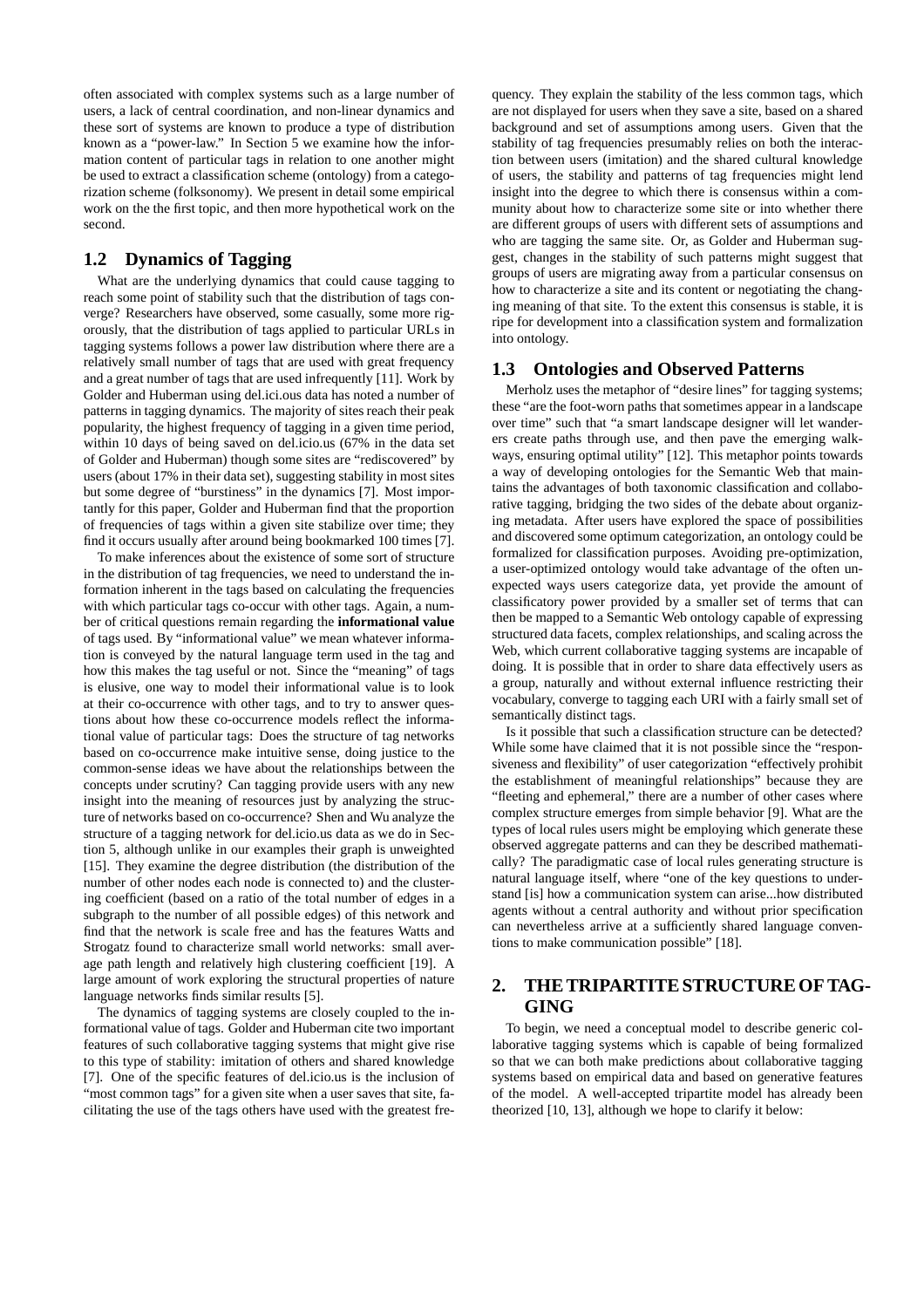There are three main entities that compose any tagging system:

- The users of the system (people who actually do the tagging)
- The tags themselves
- The resources being tagged (in this case, the websites)

Each of these can be seen as forming separate spaces consisting of sets of vertices, which are linked together by edges (see Fig. 1). The first space, the *user space*, consists of the set of all users of the tagging system, where each vertex is a user. The second space is the *tag space*, the set of all tags, where a tag corresponds to a term ("music") or neologism ("toread") in natural language. The third space is the *resource space*, the set of all resources, where each resource is normally denoted by a unique URI.<sup>1</sup> A tagging instance can be seen as the two edges that links together a user to a tag and then that tag to a given website or resource. Note that a tagging instance can associate a date with its tuple of a user, a tag(s), and a resource.



**Figure 1: Tripartite graph structure of a tagging system. An edge linking a user, a tag and a resource (website) represents one tagging instance**

From the above model and Fig.1, we observe that tags provide the link between the users of the system and the resources or concepts they search for.

In particular, this analysis reveals a number of dimensions of tagging that are often under-emphasized. In particular, tagging is *a methodology for information retrieval*, much like traditional search engines, but with a number of key differences. To simplify drastically, with a traditional search engine a user enters a number of tags and then an automatic algorithm labels the resources with some measure of relevancy to the tags *pre-discovery*, displaying relevant resources to the user. In contrast, with collaborative tagging a user finds a resource, then adds one or more tags to the resource manually, with a system storing the resource and the tags *post-discovery*. When faced with a case of retrieval, an automatic algorithm does not have to assign tags to the resource automatically, but can follow the tags used by the user. The difference between this and traditional searching algorithms is two-fold: collaborative tagging relies on human knowledge, as opposed to an algorithm, to directly

connect terms to documents before a search begins, and so relies on the collective intelligence of its human users to *pre-filter* the search results for relevancy. When a search is complete and a resource of interest is found, collaborative tagging often requires the user to in turn "tag" the resource in order to store the result in his or her personal collection. This causes a *feedback cycle*. These characteristics motivate many systems like del.icio.us and it is well-known that feedback cycles are one ingredient of complex systems, giving further indication that a power-law in the tagging distribution might emerge. However, before going further we need to formalize these qualitative observations about collaborative tagging.

## **3. A GENERATIVE MODEL**

Our model needs to combine the three-level model of tagging presented above with the manner in which feedback cycles and informational value give rise to a stable distribution of tags over time. The notion of a feedback cycle is encapsulated in the simple idea that a tag that has already been used is likely to repeated. This behavior is a clear example of *preferential attachment*, known popularly as a "rich get richer" model. To model this phenomena, we need to have a baseline probability  $P(a)$ , or the probability of a user committing a "tagging action." This is the probability that for every time step  $t$ , a "tag" is added to a resource. There are very few empirical studies that estimate this parameter currently. Additionally, since users often tag more than once, there is  $P(n)$  that determines the number  $(n)$  of tags a user is likely to add at once based on the distribution of the number of tags a given user employs in a single tagging action. As reported by other studies, this number varies between two and ten [7], although we will hold  $n = 1$  in order to simplify our exposition. Once a tagging action  $(P(a))$  has been done, a preferential attachment model can be formalized by use of a simple "shuffling theory" model [6]. This model holds that an "old tag" is reinforced with constant probability  $P(o)$ , so a "new tag" is added with probability  $1 - P(o)$ . If the old tag is added, it is added with a probability  $\frac{R(x)}{\sum R(i)}$ , where  $R(x)$  is the number of  $\sum R(i)$  is the total sum of all previous tags. This leads to tags that times that particular previous tag  $x$  has been chosen in the past and have been heavily reinforced in the past being further reinforced in the future.

We illustrate this with a simple example, as given by Figure 2, where  $P(tag)$  is  $P(o)$  and assuming for simplification  $P(a) = 1$ . Also, we will have a user only add one new tag per time step. At time step 1 in our example, the user has no choice but to add a new tag, "piano" to the page. At the next stage, the user does not reinforce a new tag but chooses a new tag, "music", and so  $P(piano) = \frac{1}{2}$  and  $P(music) = \frac{1}{2}$ . At  $t = 3$ , the user reinforces a previous "piano" tag and so  $P(piano)$  increases to  $\frac{2}{3}$ , while  $P(music)$  decreases to  $\frac{1}{3}$ . At  $t = 4$ , a new tag is chosen ("digital"), and so  $P(piano)$  goes up while  $P(music)$  decreases to  $\frac{1}{4}$  and  $P(digital)$  is  $\frac{1}{4}$ . Taken to its conclusion, this process produces a "power-law" distribution.

Preferential attachment models do not explain why a particular new tag is added to a resource; in practice, tags are not added at random because their informational value is taken into account. For example, the oldest tags for a resource are not always the most popular tags. A new tag may be added that uncovers an informational dimension not captured by older tags, and if this new dimension proves both relevant and useful then other users will reinforce the tag that represents the dimension, perhaps at the expense of older tags with less relevant informational dimensions. In this case, the new relevant tag would experience a burst of reinforcement, perhaps surmounting the frequency with which older tags were used

<sup>&</sup>lt;sup>1</sup>A "Universal Resource Identifier" such as *http://www.example.com* that can return a web-page when accessed. Notice that some tagging based systems such as Spurl (*http://www.spurl.net*) store the entire document, not the URI, but most systems such as del.icio.us store only the URI. Regardless, our resource space is whatever is being tagged.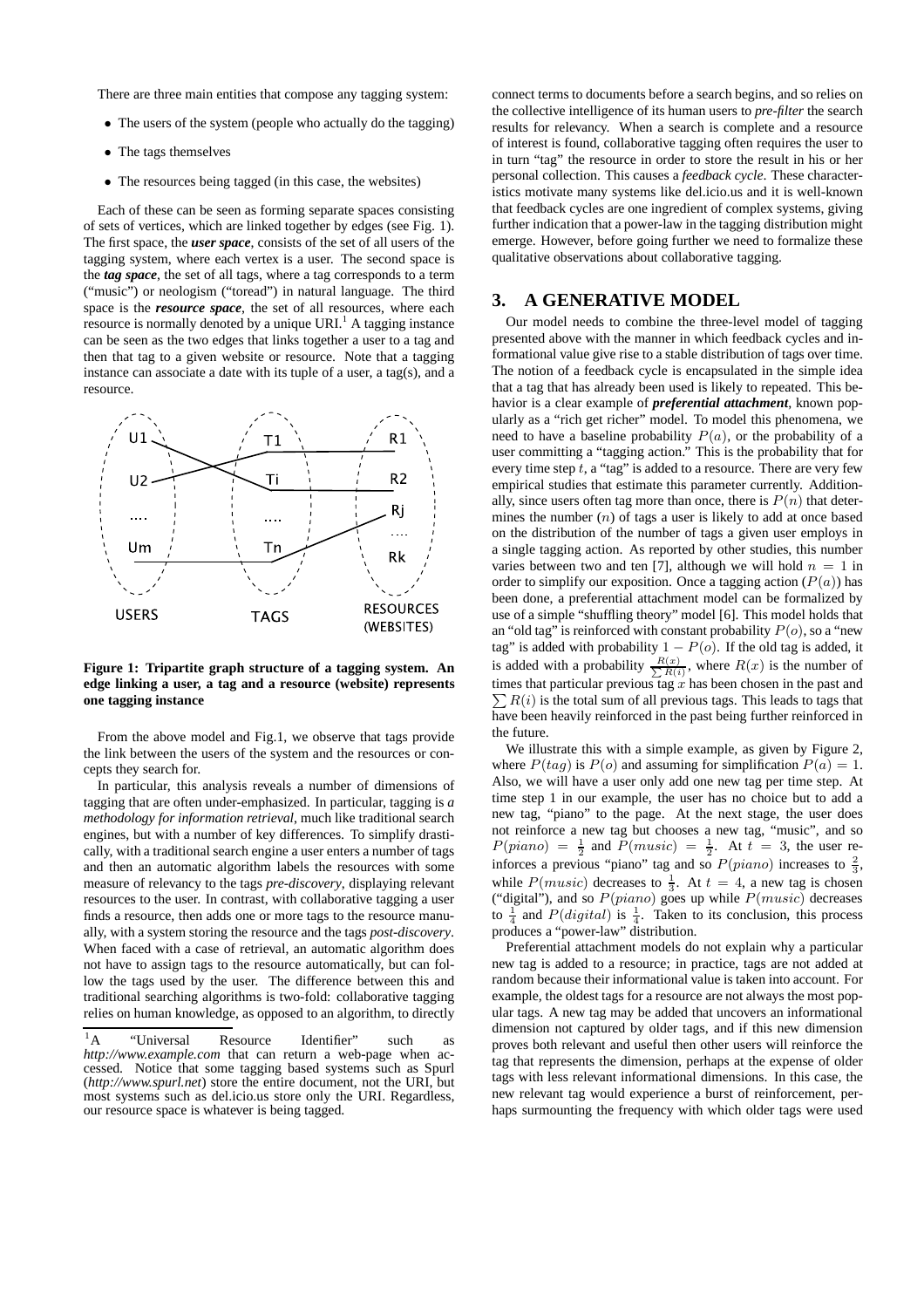

**Figure 2: An example of how shuffling leads to preferential attachment**

and eventually stabilizing towards the top of the tag distribution for a resource. The entire tagging process might be considered an "exploration" versus "exploitation" process where the exploration of possibly relevant dimensions of a resource is balanced with the exploitation of previously tagged dimensions of a resource. A stabilized distribution theoretically represents a state where the optimal number of dimensions have been tagged.

While it is impossible for a generic model to assign a priori the exact informational value of a resource, it is possible to at least partially model the informational value of a specific tag. A hypothetical tag applied to every relevant resource would, if used in a search by a user to discover resources, retrieve every document (imagine a tag such as "website," but used once by at least one user on every resource). This type of tag has an informational value  $(I)$  of 0, and we assume that the informational value of a tag that retrieves no resources is also 0. Another tag that hypothetically selects only the resource needed, would have have an informational value  $(I)$ of 1. This does not occur so precisely in practice, as users presumably want the optimal tag to return some cognitively appropriate  $(k)$  number of resources, such as the number of resources that fit on the screen or that allow users to effectively browse an area, and this may vary per user. However, for the purposes of our model we will assume that  $k = 1$  when quantifying informational value to simplify our exposition. Notice also that a user may use multiple tags and these tag combinations may have different informational values that are not additive. In our work with del.icio.us, we can empirically estimate the informational value of a tag by retrieving the number of web-pages a del.icio.us search with a tag (or combination of tags) returns and converting it into a probability, as done in Section 5.

In order to explain tight binding between information retrieval and value, we show an abstract example in Figure 3. In this example the act of "tagging" by a user  $(u_x)$  can be considered the assignment of a tag  $(t_y)$  to a given resource  $(r_z)$ . Thus, a given search can be considered a transversal from  $u<sub>x</sub>$  via a number of tags to a number of resources. The user wishes to minimize the number of tags needed to retrieve the relevant resources, which is unknown to both the system and the user. Following Zipf's famous "Principle of Least Effort," users presumably minimize the number of tags used. [20]. In our example the user  $u_2$  wishes to use a group of tags to discover a relevant resource, which an oracle would tell us is  $r_2$ . While tag  $t_1$  and  $t_5$  retrieve exactly one resource  $I(t_1)$ and  $I(t_5) = 1$ , these tags do not identify  $r_2$ .  $I(t_3) = 0$ , since it retrieves all resources in the data-set. While  $I(t_2)$  and  $I(t_4) > I(t_3)$ ,

the combination of both tags retrieve exactly the resource  $r_2$  in our example so  $I(t_3, t_2) = 1 > I(t_2)$  and  $I(t_3)$ . Notice that informational value is not additive, since  $I(t_1, t_5) = 0$  while both  $I(t_1)$ and  $I(t_5) = 1$ .



#### **Figure 3: Tripartite tagging system graph used for search. The dotted edges represent options, while the dark edges represent a particular user engaging in a search for the shaded resource**

If the user is satisfied with the search results and wishes to add a retrieved resource to their personal collection, they will reinforce one of the existing tags of the resource by repeating one of the preexisting tags, and they might also add a new tag. If the user is not satisfied with the search results, they will likely add a new tag to a retrieved resource. This tag may allow them to use fewer tags in future searches to retrieve the same resource. Thus, if we linearly combine our two models of informational value and preferential attachment, we can generate the probability of a tag  $x$  being reinforced or added as a linear interpolation of preferential attachment and information value, with  $\lambda$  being used to weigh the factors:

 $P(x) = \lambda * P(I(x)) + (1 - \lambda) * P(a) * P(o) * P(\frac{R(x)}{\sum R(i)} )$ 

This formalizes a process that would give rise to a power-law via preferential attachment, but one where the informational value of a tag additionally figures into the dynamics of the tagging distribution. This model as it stands is heavily parameterized, where the values of the parameters no doubt vary from one tagging system to another. We are in process of collecting enough empirical data from del.icio.us to provide estimations of the model parameters such that we could compare model-generated results to empirical distributions. However, first we need to determine whether a power law actually arises from empirical data.

# **4. THE EMERGENCE OF POWER LAWS FROM TAG DISTRIBUTIONS**

According to our model, there should be a connection between the relative rank of the tag for a given resource (defined by the ordering of the number of users who used that tag to mark the website), and the frequency of use of the tag for that particular resource. If our qualitative intuition about tagging systems as complex systems is correct, we hypothesize that this distribution should follow **power laws**. We consider the distribution of data from a subset of 100 heavily tagged sites (defined as those that were tagged over 1000 times) and we present the results of power law interpolation on this data. Finally, we discuss some of the reasons the observed distributions could emerge, based on the tagging behavior of individual users.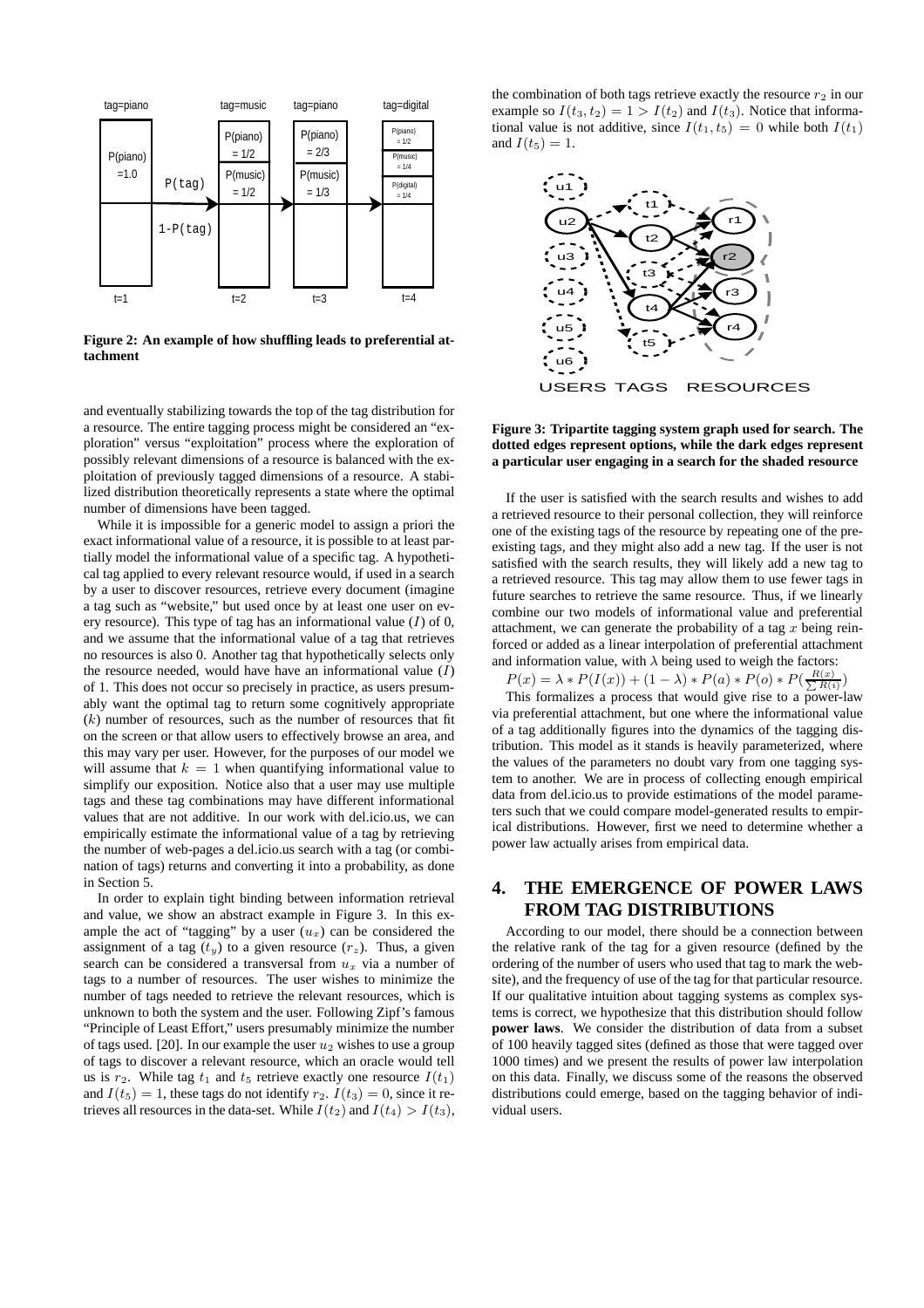# **4.1 Power Law Distributions: Definition**

A power law is a relationship between two scalar quantities  $x$ and  *of the form:* 

$$
y = cx^{\alpha} \tag{1}
$$

Where  $\alpha$  and c are constants characterizing the given power law. Without loss of generality, Eq. 1 can also be written as:

$$
\log y = \alpha \log x + \log c \tag{2}
$$

When written in this form, a fundamental property of power laws becomes apparent– when plotted in log-log space, power laws represent straight lines. Therefore, the easiest way to check whether a distribution follows a power law is to apply a logarithmic transformation, and then use linear interpolation of the data points to determine the parameters  $\alpha$  and  $c$ .

In our tagging domain, the intuitive explanation of the above parameters is that  $c$  represents the number of times the most chosen tag for that website is used, while  $\alpha$  gives the power law decay parameter for the frequency of tags at subsequent positions. Thus, the number of times the tag in position  $p$  is used (for  $p=1$  to 25) should be approximated by a function of the form (where  $-\alpha > 0$ ):

$$
Frequency(p) = \frac{Frequency(p=1)}{p^{-\alpha}} \tag{3}
$$

#### **4.2 Results from Considered Data Set**

As discussed above, in our experiments we considered a test set of 100 "popular" sites, defined as those that were tagged at least 1,000 times (the most heavily tagged sites in the considered data set were tagged over 30,000 times). For each website, we considered in our analysis the most heavily used 25 tags.

For this distribution, we first applied a transformation to a loglog scale and then we linearly interpolated the resulting data points (this was done individually for each site, though in Fig. 4 we show only the actual data, not the interpolated functions in order to preserve the clarity of the image). We computed the aggregate (cumulative) distribution for all sites (by summing up the frequency of tags that appear in each position) and interpolated the resulting points. The results are presented in Fig. 4 and Fig. 5, respectively.

In all of the cases, logarithm of base 2 was used in changing to a log-log representation. Note that the base of the logarithm does not actually appear in the power law equation (c.f. Eq. 1), but because we are interpolating empirical and thus possibly noisy data, this choice can influence errors recorded in the interpolation phase. However, we did not find significant differences from changing the base of the logarithm to e or 10.

To summarize our results, we found that the data points can (with some error) be linearly interpolated. The constants of the power law we found (see Equations 1 and 2), for the cumulative case, had the values:  $\alpha = -1.28$  and  $c = 18.3$ . The results from linear interpolations for each of the individual sites (not shown graphically, due to lack of space) all had slopes in the same range, i.e.  $\alpha \in [1, 1.5]$ , with the average close to 1.28. Thus is can be said that the power law decay (i.e. slope) measured for the cumulative case is relatively consistent across individual sites (though the constant factor  $c$  varies, of course). Intuitively, this means there is a fundamental effect of the way tags are distributed in individual websites that is independent of the context and content of the specific website.

There is an important caveat though. We observed that somewhere between tags in positions 7 and 10 there is a considerably sharper drop in frequency than the general trendline. This means that for example, if we do a piece-wise interpolation for the tags in the first 7 positions and the last 15 we would get, in both cases, linear functions, but with slightly different slopes (while for the first



**Figure 4: Frequency of tag usage, based on relative position. The dataset consists of 100 heavily tagged sites where for each, the most frequently used 25 tags were considered. The plot uses double logarithmic (log-log) scale: the horizontal scale gives the natural logarithm of the relative position, while the vertical scale gives the logarithm of the frequency of use**



**Figure 5: Cumulative number of tag usage frequency, based on their relative position. The plot is on a log-log scale: the horizontal axis shows the logarithm of the relative position, while the vertical axis shows the logarithm of the cumulative frequency of tags in that relative position. The best fit linear interpolation function (through least-squares method) is also shown.**

positions  $\alpha$  is closer to -1, it decreases slightly to -1.28 afterwards). Furthermore, as Fig. 4 shows, this effect largely holds for almost all sites in the data set considered, so it is not just attributable to noise, but a consistent effect of the way tagging is performed. We do not have yet a satisfactory explanation for this effect, but it might have a cognitive explanation, based on the number of tags the aver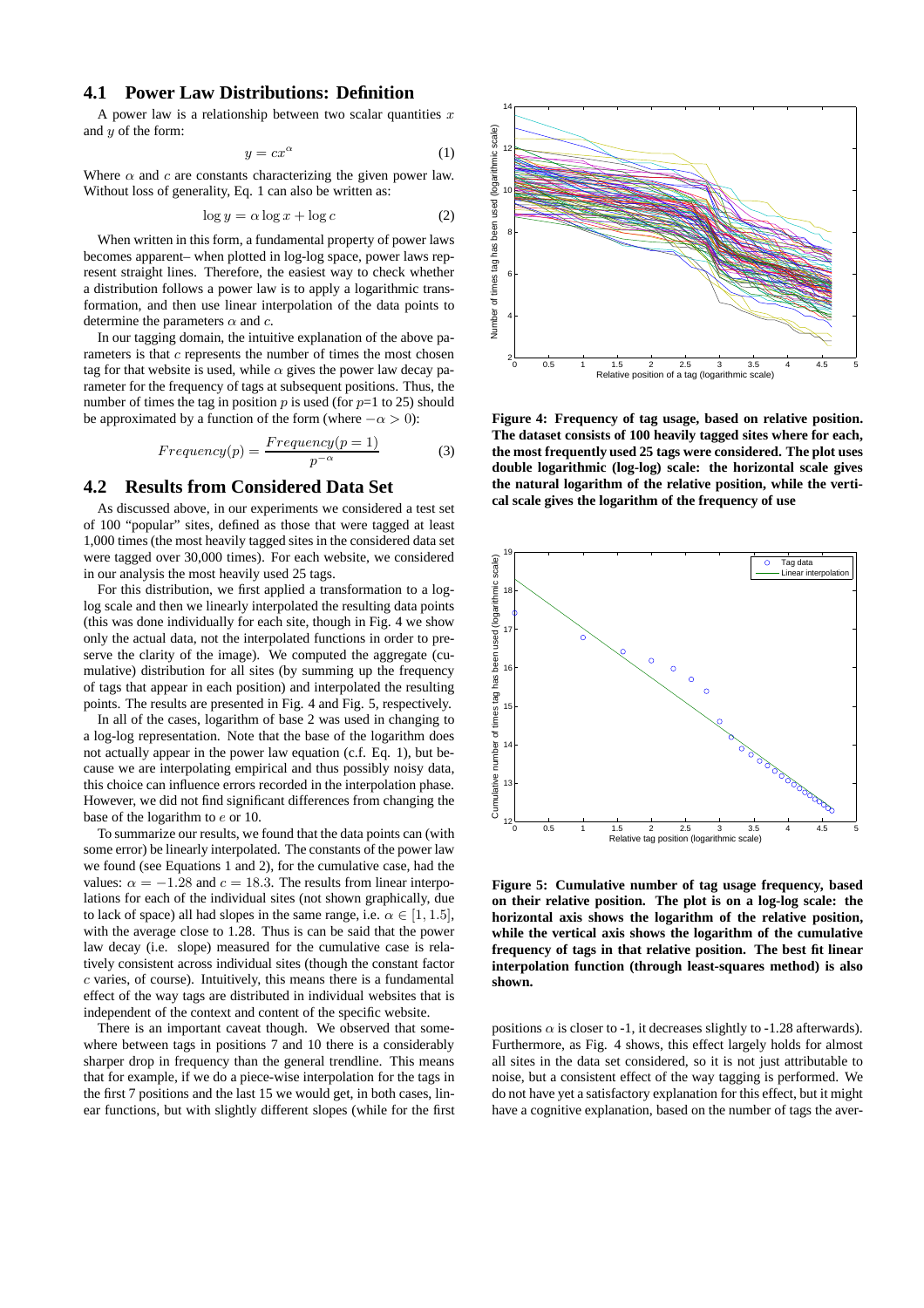age user employs per website. However, this observation does not affect our basic result that tag distributions follow power laws.

We note, however that the above analysis refers to heavily tagged sites (tagged more than 1000 times), and considers the most used 25 tags for each site. We have also looked at a set of less popular sites, for which the power law interpolation produces somewhat less clear results - although some of these can be expected to become more heavily tagged and eventually evolve clear power law distributions. Furthermore, for each of the sites, below the first 25 highest-ranking tags there are a lot of unique tags that are used more scarcely (some only by a few people). This forms the "long tail" of the distribution, which does not usually follow the same power law decay pattern as the head.

# **5. CONSTRUCTING INTER-TAG CORRE-LATION GRAPHS**

So while we have shown that power laws evolve on popular sites, is there any way to model the informational value that partially drives the process? We look at one of the simplest information structures that can be derived through collaborative tagging: intertag correlation graphs. First, we discuss the methodology used for getting such graphs. Next we illustrate our approach through an example, with tags from a limited domain. Finally, we discuss the importance of tag-tag graphs and how they could be used to shed light on the underlying dynamics of the tagging process.

## **5.1 Methodology**

The act of tagging resources by different users induces, at the tag level, a simple distance measure between any pair of tags. In our case, define the distance between two tags  $T_i, T_j$  through a cosine distance measure:

$$
Dist(T_i, T_j) = \frac{N(T_i, T_j)}{\sqrt{N(T_i) * N(T_j)}}
$$
(4)

Where we denote by  $N(T_i)$ , respectively  $N(T_j)$ , the number of times each of the tags was used individually to tag all pages, and by  $N(T_i, T_j)$  the number of times two tags are used to tag the same page (summed up over all pages). The distance measure captures a degree of co-occurrence (which we interpret as a similarity metric) between the concepts represented by the two tags. The distance measure can play a big role in actual structure retrieved and we note that there are more sophisticated distance measures proposed both in item-item collaborative filtering (see [14]), and from text mining literature. For this paper, cosine distance seemed to work well enough.

Next, from these similarities we can construct a tag-tag correlation graph or network, where the nodes represent the tags themselves (weighed by their absolute frequencies), while the edges are weighed with the cosine distance measure. We build a visualization of this this weighed tag-tag correlation, by using a "springembedder" type of algorithm - in our case we preferred the wellknown Kawada-Kawai algorithm [1]. An analysis of the structural properties of such tag graphs may provide important insights into how people tag and how semantic structure emerges in distributed folksonomies (we return to this issue in Section 5.3, where we discuss the relation between this approach and the structures derived in the literature on language evolution).

While it would be difficult if not impossible for independent researchers to collect enough data to construct and analyze the entire space of tags used in del.icio.us, we did collect enough data to provide an illustration of the approach for a restricted sub-domain.

## **5.2 Constructing tag-tag correlation networks**

In order to exemplify our approach, we collected the data and constructed visualizations for a restricted class of 15 tags, all related to the tag "complexity." Our goal, in this example, was to examine which sciences does the user community of del.icio.us see as most related to "complexity" science (a problem which has traditionally elicited some discussion).<sup>2</sup> The visualizations were made on Pajek [1]. The purpose of the visualization was to study whether the proposed method retrieves connection between a central tag "complexity" and related disciplines. We considered two cases:

- Only the dependencies between the tag "complexity" and all other tags in the subset are taken into account when building the graph (Fig. 6).
- 30 other edges (i.e. 45 edges in total for 15 tags) are considered (Fig. 7). These taken as the ones with the highest expected correlations, though in future work we'll consider more sophisticated methods for determining the cut-off, based on examining the deviation from the mean.

In both figures, the size of the nodes is proportional to the absolute frequencies of each tag, while the distances are, roughly speaking, inversely related to the distance measure (as returned by the "spring-embedder" algorithm).<sup>3</sup> We tested two energy measures for the "springs" attached to the edges in the visualization: Kamada-Kawai and Fruchterman-Reingold [1]. For lack of space, only the visualization returned by Kamada-Kawai is presented here, since we feel it is more faithful to the proportions present in the data.

The results from the visualization algorithm do match well what one would intuitively expect to see in this domain. Some nodes are much larger than others, which, again shows the taggers prefer to use to general, heavily used tags (e.g. the tag "art" was used 25 times more than "chaos"). Tags such as "chaos", "alife", "evolution" or "networks" which correspond to topics generally seen as close to complexity science (some of them were actually developed in the context of complex systems), come close to it. At the other end, the tag art is a large, distant node from complexity. This is not so much due to the absence of sites discussing the mathematics/complexity aspects in art. In fact, there are quite a few of such sites - but they represent only a small proportion of the total sites tagged with "art", leading to a large distance measure. There are, however, some problems in the structure retrieved: the tag "ecology" would be expected to appear much closer to "complexity," since much research on complexity in biological systems has focused on applications in ecology.

We should mention that in similar work, Mika [13] concluded (for another domain than the one in this paper), that filtering based on users produces more useful results than filtering based on items. Although we cannot preciscely assess whether the same measures were used for building the graph, for this particular domain, our approach produced reasonably useful results. Before reaching any definite conclusions, however, further work examining the results with different similarity criteria, with different methods of applying

<sup>&</sup>lt;sup>2</sup>The choice of terms considered in the subset is loosely based on the topics covered at the 2006 summer course on complexity offered by the Santa Fe Institute.

<sup>&</sup>lt;sup>3</sup>For two of the tags, namely "algorithms" and "networks," both absolute frequencies and co-dependencies were summed over the singular form tag, i.e. "network" and the plural "networks," since both forms occur with relatively high frequency.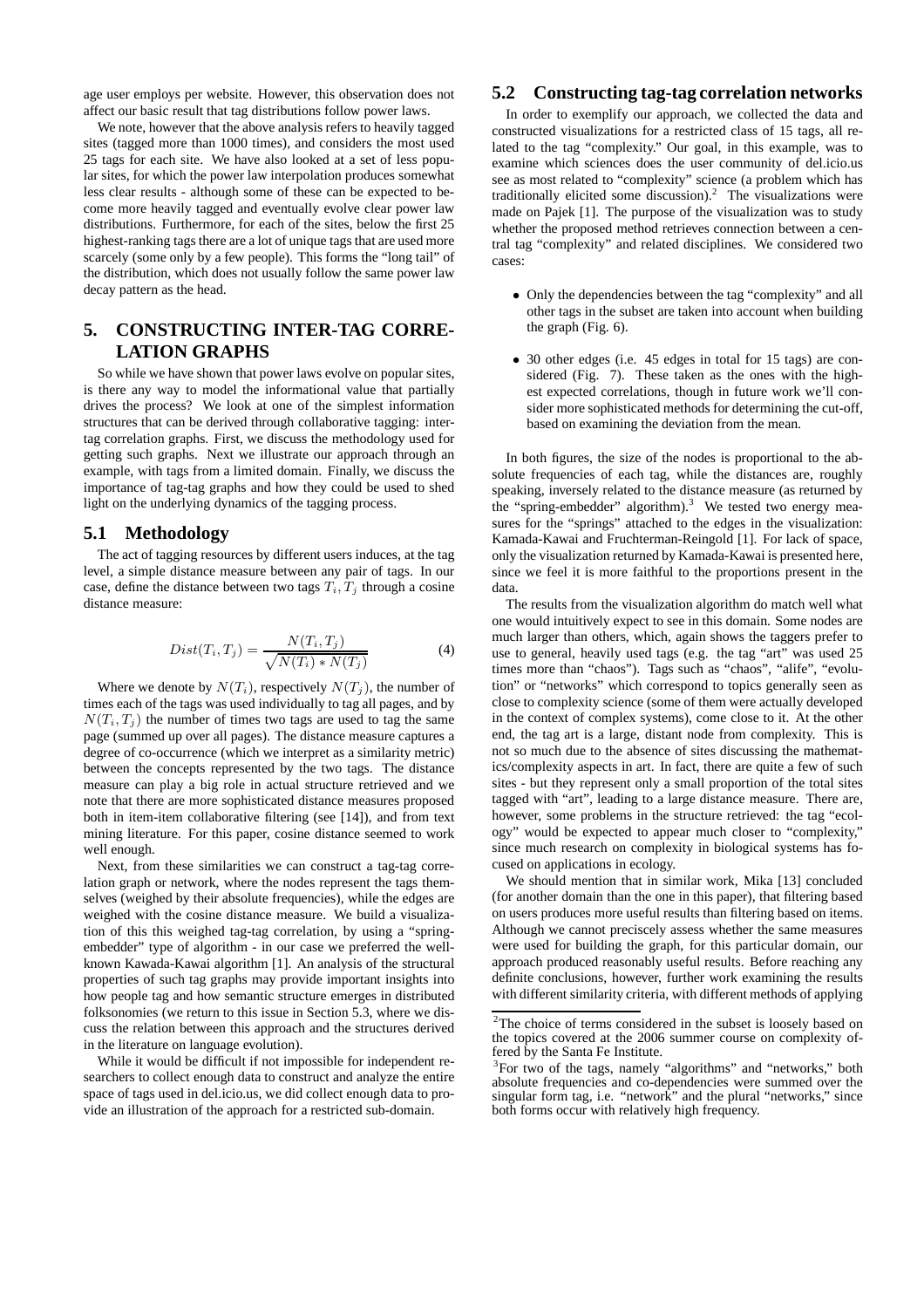

Figure 6: Visualization of a tag correlation network, considering only the correlations corresponding to one central node "complexity"



**Figure 7: Visualization of a tag correlation network, considering all relevant correlations**

Pajek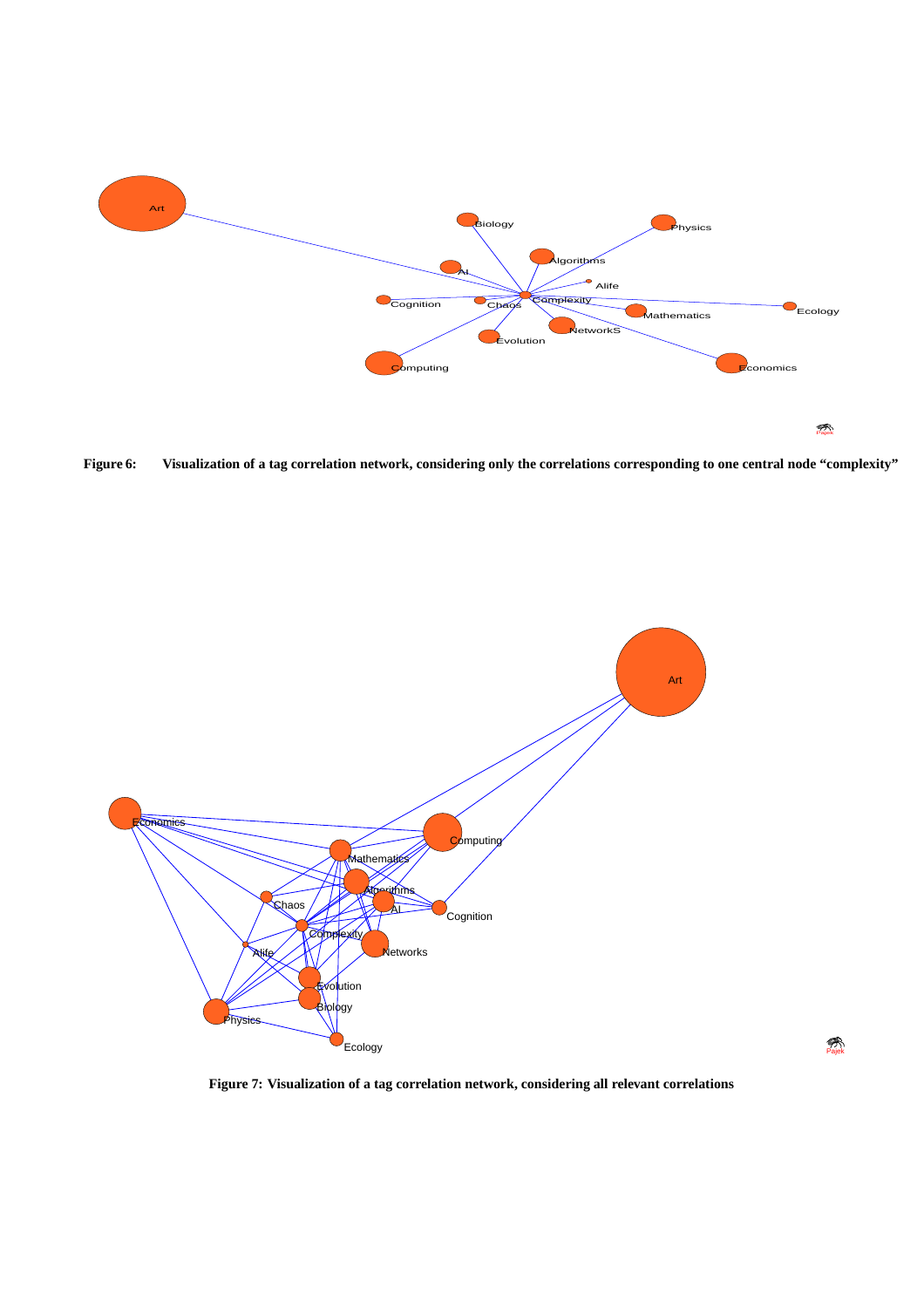spring-embedder algorithms and based on larger and more precise data sets is needed.

Overall, we expect that when applying fully automated retrieval methods on larger data sets (for example, not choosing the subset of tags considered "by hand"), the same problems we identified for the tag distributions on individual sites would appear. This means, some very common, general-purpose tags could have a very large weight and centrality, although for a particular domain or application they do not carry too much information.

# **5.3 Tag Graphs and Human Language Networks**

In the previous section, we have shown that tag networks can be easily constructed and visualized and that they could prove useful in simple information retrieval. However, exploring the properties of these tag graphs (e.g. node centrality, degree distribution, etc.) and their evolution - can provide us with much deeper insights into how folksonomies develop from the aggregate behavior of individual users. They could additionally provide insight into how more complex semantic structures evolve.

A starting point in our further modelling is the work that seeks to explain the emergence of structure and syntax in human language. In recent high-profile work, Ferrer i Cancho and Sole [17, 4] study the evolution of several human languages, by constructing their graphical protostructure. They do this by taking large corpuses of (natural language) texts and constructing inter-correlation graphs between all pairs of words in the language, based on the distance they appear from each other in these texts.

Next, they analyze the resulting graphical structure for each of the considered languages. Following the seminal work of Zipf, they show that the retrieved networks, far from having the structure predicted by random graph theory for such large networks [2], have, in fact a "small world" structure.<sup>4</sup> Furthermore, this protostructure is remarkably similar across different languages.

Graphs which exhibit a small world network effect have the distribution of the mean degree of the edges follow Zipf's law.<sup>5</sup> Sole et al.[17] argue that, far from being a mere coincidence, this is an essential underlying property of human languages, and furthermore, syntax and structure in human languages emerges "for free" from these simpler structures. In [5], they simulate a version of Zipf's classic generative model of human language: speakers prefer to use ambiguous, general words which have minimum entropy (and minimize their effort for choosing the word), while hearers prefer words with high entropy, and thus high information content.

Comparing this setting with the considered tripartite model of tagging systems (presented above and in Fig. 1), we observe some important similarities to models of language evolution. The resources (websites) could correspond to the objects in the real world - that need to be described by the language, the users to the speakers of the language, and the tags to the tokens of the language (i.e. the words). Tags also likely have a Zipf law distribution of node degrees, and while the massive data harvesting needed to show this is difficult, even our provisional results do point in this direction. In such a case, generative models proposed by Sole et al. [5] may be useful to explain the online behavior of taggers as regards informational value. Thus, folksonomy structure could also be seen as emerging at the intersection between the efforts of taggers, who try to minimize their effort, and thus prefer to choose more common

tags with less information value and retrievers (i.e. "hearers") who need to use this tags to find as precise as possible information resources and so use tags with the highest informational value. In our generative model shown in Section 3, the results of this "least effort principle" would be the parameter  $\lambda$ . However, the next question we have to encounter, one that is particularly relevant to the Semantic Web community, is given that a stable power law distribution emerges from highly tagged sites, is there any methodology to formalize that distribution into an ontology?

# **6. ONTOLOGY EXTRACTION FROMTAG-GING**

Ontology extraction from tagging is a difficult research question given the ambiguity in formally quantifying what constitutes an ontology. In this section we demonstrate the first brush strokes of a speculative ontology extraction methodology using a tagging example. One should only apply any sort of ontology extraction from tagging after the tag distribution of the site has reached a stable power law. In order to avoid the higher variance of the tail of the power law distribution, we look only at what del.icio.us measures to be the most "Common Tags," which is the upper end of the powerlaw distribution. Since RDF (Resource Description Framework) is the most basic component of the Semantic Web, we will use it as our extraction format instead of a more complex OWL (Web Ontology Language).

Since we can expect to extract only the most basic structure from tag space, the very simplicity of the RDF "triple" structure is actually a boon. RDF differs from traditional knowledge representation systems in two major ways. First, every statement is composed on three atoms arranged into a "triple" in the following manner: *Subject, Predicate, Object*. Second, each atomic subject, predicate, or object is denoted by a unique URI. There are a number of special properties given to us by RDF, although we will focus only on sub-classing. The predicate *rdfs:subClassOf* is defined by RDF Schema to "to state that all the instances of one class are instances of another," while *rdf:type* states that "a resource is an instance of a class" [8]. Notice that *rdfs:subClassOf* is how RDF deals with the idea of hierarchies, something that folksonomies are supposedly incapable of providing.

One finds in many folksonomies that a hierarchy is not eliminated; instead the user in some instances "types the hierarchy out" or "mixes a single name among multiple tags," such as repeating the two tags "digital piano." A comprehensive ontology-based system would already formalize "digital piano" as a single class that is the sub-class of "piano." There are also *facets*, or structured relationships that are not strictly hierarchical relationships. Traditional facets are given by relationships like that each "Person" has a "name" or that photos are taken on a "date." These types of facets clearly fits within the "triple" structure of RDF, such as *foaf:Person foaf:name xsd:string 'Harry Halpin"* or *flickr:ryansking/160217283/ dc:date xsd:date '2006-05-25"*. However, the real problem with any automatic mining of facets is that the property is almost always implicit. For example, many people just add the date to Flickr photos without adding a "date" tag, much less a "name" tag for a person when mentioning their name. Worse, the object is usually variable, as the dates and names of people change. However, while facets may be beyond our grasp, we can attempt to capture the sorts of structure exemplified by our first example: When two tags are used to describe a single class or instance, and when one class is the subclass of another class. In our example, we inspect an article on the Web that reviews "digital pianos." In this context, the term "digital" is closely related to "piano" since the term "digital" is never men-

<sup>4</sup>A small-world graph is a graph in which any two nodes are connected by a path of small maximum length - usually 2-4.

<sup>5</sup>The degree of a vertex is the number of edges connected to that vertex. The distribution of the degrees across all vertexes is an important property of a graph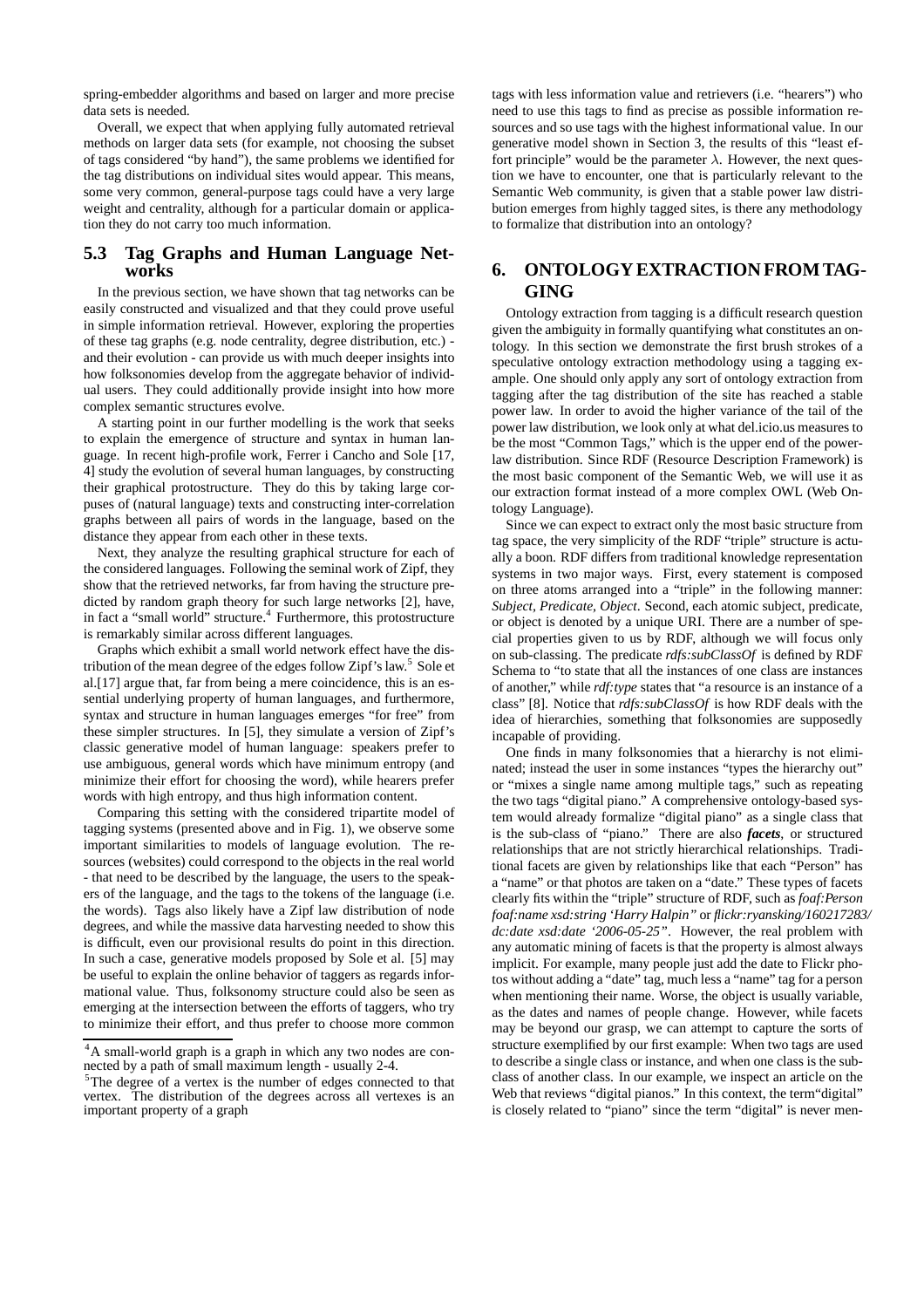tioned without "piano," so we can safely say that the two terms "digital" and "piano" can be considered in some contexts just "digital piano." However, "piano" is a more abstract class than "digital piano" since "piano" often appears in the context of other tagging instances without the tag "digital."

Since we do not have access to the entire del.icio.us tagging database, we have to focus on creating ontologies from a given resource, looking at what knowledge can be extracted from a webpage about a digital piano rather than the set of all pages about digital pianos tagged by users. The network is a directed and weighted graph whose weights are given by how many times two given tags  $(t_x||t_y)$  co-occur in a tagging instance (i.e. when a user tags the site) and dividing this by their total number of occurrences of the tags, so  $C(y, x) = \frac{t_x || t_y}{t_y}$ . Because a given tag may co-occur with multiple terms in a single tag and also a tag may co-occur with non-common tags  $\sum (c_x || c_y) \neq c_x$ . In our example, the most common tags are "piano" (8), "music"(4), "digital"(2), and "review"(2)." The single tagging instance "piano music digital review select" has "select" eliminated since it is not a common tag, and the tag "piano," while it appears 8 times in total, appears in this single instance with three other tags. An example graph of what this "common tag" graph looks like is shown here in Figure 8. From this graph, one can tell that the word "piano" co-occurs most frequently, even with a number of words that are uncommon. Lastly, one can then tell that for common tags, the tag "digital" always occurs with "piano" while the word "music" usually occurs with "piano." The tag correlation graph is shown in Figure 9, plotted using the same methodology as in Section 5. This visually estimates the information values.



**Figure 8: Example "common tag" network for a resource in del.icio.us**

The two heuristics we use to extract ontologies are, given two tags in the common-tag graph  $x$  and  $y$  whose "common-graph" values are given as  $C(y, x)$  for the directed edge between y and x:

- If the  $I(y) < I(x)$  and if  $1 > C(y, x) > \epsilon$  then *y rdfs:subClassOf x*.
- If  $I(y, x) \leq I(y) < I(x)$ , and if  $C(y, x) = 1$  then "y x" *rdfs:subClassOf x*.

The first rule merely states that for a given tag that may belong to a more abstract class than another tag, the more abstract tag should have a lower information value (i.e. retrieve more pages) than the less abstract tag. Also, the rule states that the more abstract tag should also be used in combination with other tags besides the less abstract tag, but used with the less abstract class often (as quantified by  $\epsilon$ ). In this manner, we can guess that the more abstract

class is not equivalent to the less abstract class. The second rule is similar, that if two tags are to be considered a single "compound tag resource," then those two tags should appear together all the time in tagging instances for a given resource. Furthermore, if the informational value of one of the tags by itself is less than the rest of the tags of the newly created "compound tag resource" then this "compound tag resource" is a subclass of the tag with the lower informational value.



**Figure 10: An example extracted ontology as a RDF graph.**

These two rules are illustrated by their application to Figure 8. First, the only tags that are always applied together are "digital" and "piano," and since "digital" has a higher informational value than "piano," and both have a higher informational value than "digital piano" (as should be trivially expected), then "digital piano" is a subclass of "piano" (*ex:digital-piano rdfs:subClassOf ex:piano*). When the first rule is applied with an  $\epsilon = 0.5$ , only the connection between "music" and "piano" is strong enough to (0.6) to qualify without being absolutely a perfect correlation (1.0), and since "music" has a higher information value than "piano," therefore "piano" can be considered a subclass of "music" (*ex:piano rdfs:subClassOf ex:music*). In this particular example, the tag "music" is being used as shorthand for "musical instruments." While this technique is in need of refinement and widespread testing, we do think simple rules like this might be useful within the context of a stable tagging distribution of a single resource.

#### **7. CONCLUSION AND FUTURE WORK**

This work has explored a number of issues highly relevant to the question of whether a coherent way of organizing metadata can emerge from distributive tagging systems. We began with outlining a principled generative model of tagging. Unlike other proposed models, our model is based on Mika's formalization of tagging and incorporates the informational value of tags which we believe allows for a more complete account of tagging. We also have shown that our model formalizes many of the common-sense observations made by people who are informally studying folksonomies. Because we currently lack the empirical data (since data is not made easily accessible) to currently estimate the model parameters using a training set in order to compare the results of the generative model to an empirical test set, this will be our next goal.

Using empirical data, we have shown that tagging distributions tend to stabilize into power law distributions. This suggests that consensus around the categorization of information driven by tagging behaviors occurs. Using example domains, we have explored the most empirically challenging aspects of the generative model: the informational value of a tag as a function of how many pages a given tag can retrieve using a search. We examined how this information can be used with multiple tags to visualize correlation